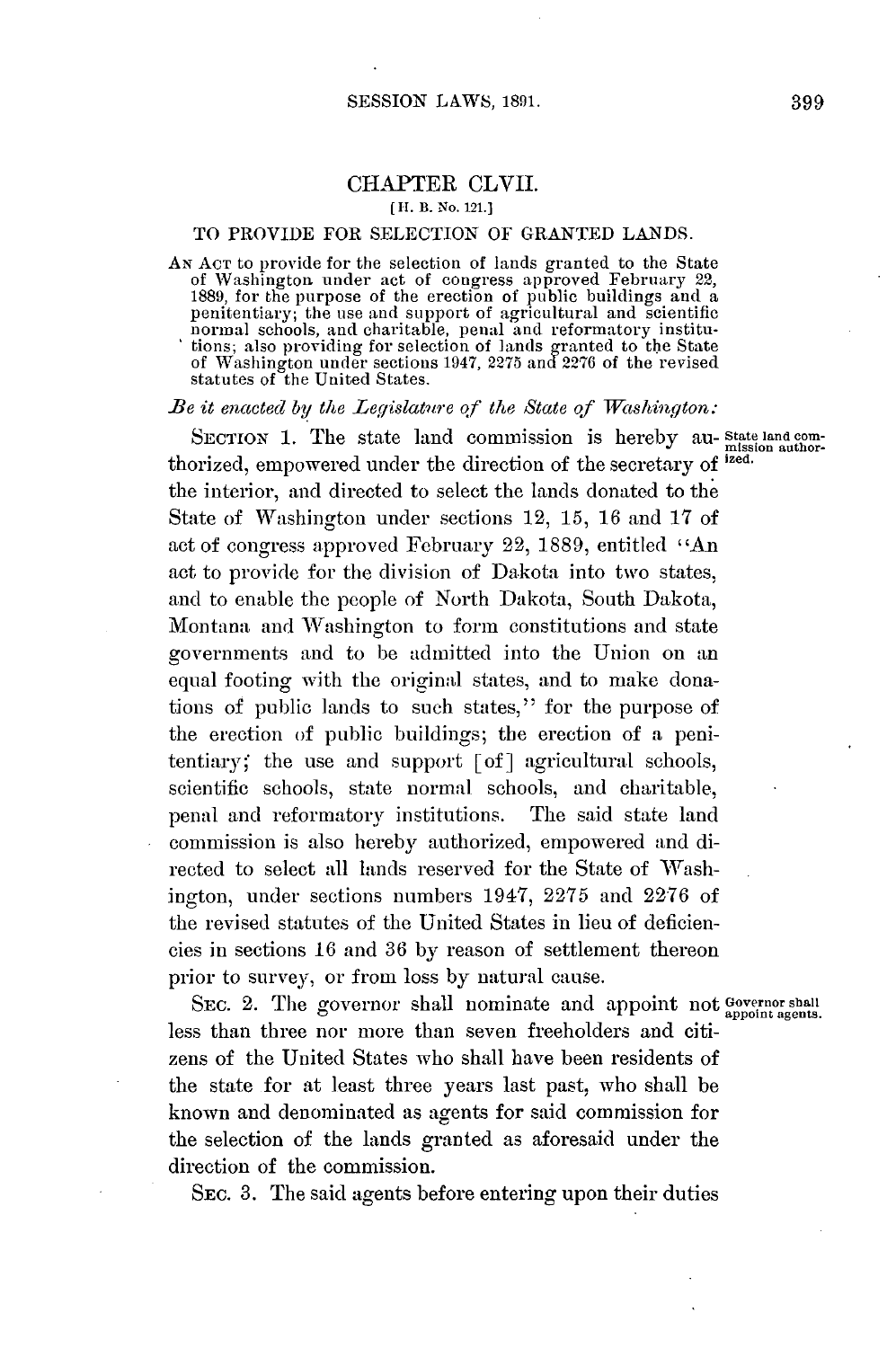**Duty of agents.** shall enter into a bond unto the State of Washington in the sum of five thousand dollars **(85,000),** conditioned to well and faithfully perform their duties as such, to **be** approved **by** the state land commissioner, and shall take and subscribe an oath before some officer authorized to administer oaths according to the laws of the state, in substance as follows: **"I, A.** B., do solemnly swear that **I** will well and truly perform the duties of agent of the State of Washington in the selection of the lands granted thereto, to the best of my knowledge and ability; and, further, that **I** will not communicate to any person not a member of the state land commission any information in relation to the location, character and value of the public lands examined **by** me, or disclose to any one any thing in relation to such public lands except to such commission; that I will personally and carefully examine each parcel or tract of land to be listed **by** me, and make an appraisement and value of the same and the timber thereon; that **I** am not nor will **I** become interested directly or indirectly in the sale or purchase of such lands, and that **I** will report every material fact connected with said lands directly to the state land commission, to enable it to determine the situation, value and character of the timber thereon and the lands selected **by** me." That upon filing of such bond and affidavit the agent may be authorized and commissioned **by** the state land commission to view, select and appraise lands as hereinafter stated.

> SEC. 4. One of said agents to be designated **by** the state land commission shall visit each of the United States land offices in the state, and secure, as near as may be, lists of the unoccupied and unappropriated lands of the United States, and report the lists of lands to the state land commission, which shall divide the state into districts and assign one or more agents to view and examine the said lands, **by** the smallest legal subdivisions of forty acres each, and shall classify such lands into grazing, farming and timbered lands, and estimate the value of each tract so viewed; said agent shall also in timbered lands estimate the amount and value of the standing timber thereon and the value of the land after the timber is removed; he shall make **a** report thereof [to] the state land commission as amply [and ] expe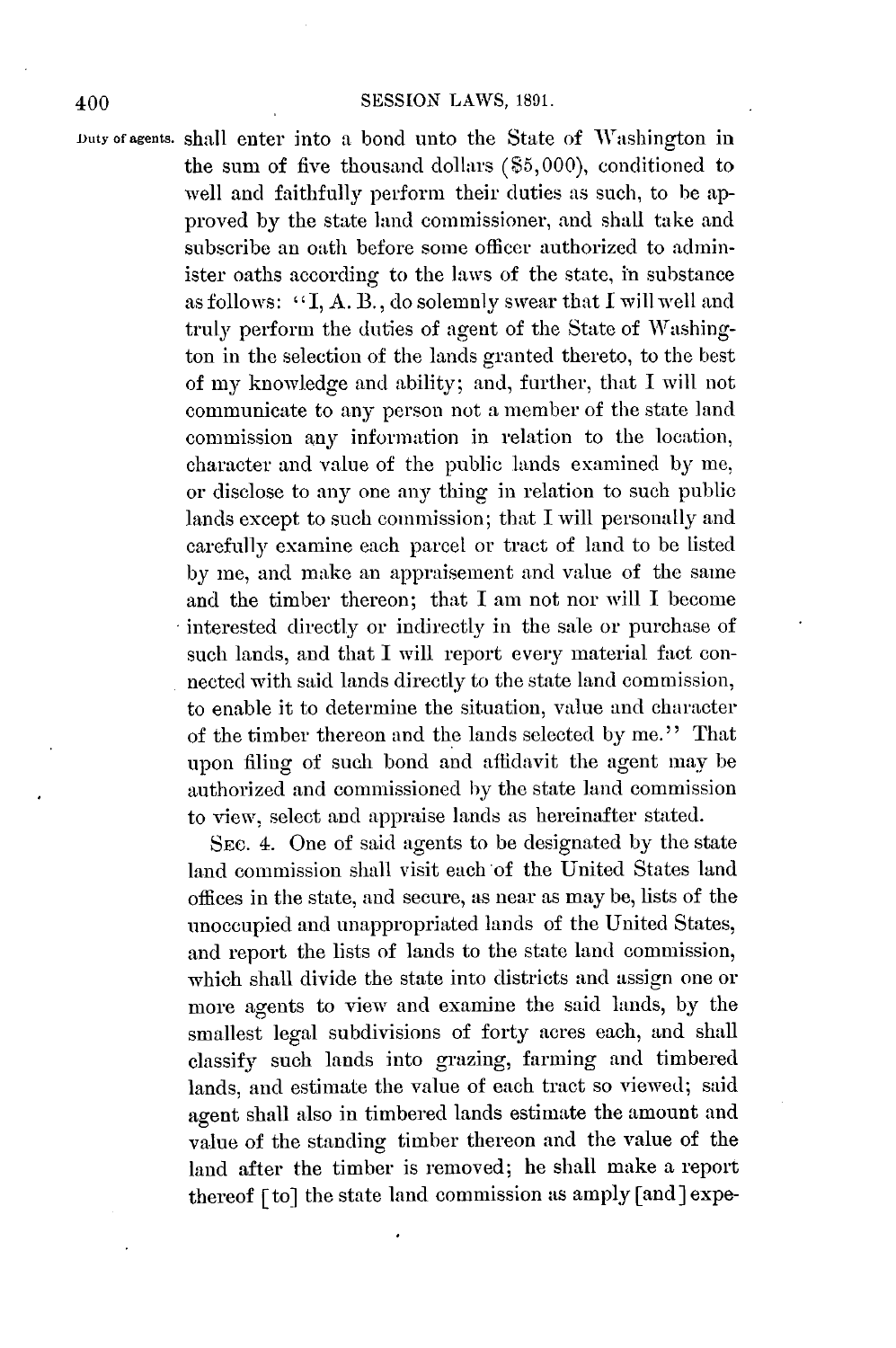ditiously as possible, on blank lists to be furnished **by** said commission for that purpose; that said report shall be made under oath, to the effect that the agent has personally examined the tracts mentioned in each forty acres thereof, that said report and appraisement is made **from** such personal examination and is, to the best of the affiant's knowledge and belief, true and correct, and that the lands are not occupied **by** any *bona fide* settler.

SEC. 5. Upon receipt of such report or reports the state Land commission shall land commission shall arrange and classify the lands so se- **classity lands.** lected **by** the several agents into several lists for filing in the several **U. S.** district land offices of the United States in the state, and shall classify the lands and apportion them to the several specific grants under said act of congress referred to, so **that** there may be lands of nearly as equal value as possible apportioned to the several grants. Said lists shall be made in triplicate, one for filing in said local land offices, one for transmission **by** it to the secretary of the interior and one to **be** kept **by** said land commissioner. Said lists shall be numbered consecutively under each grant and shall state the grant for which the same is made. The commissioner of public lands shall file said lists so arranged, classified and duly certified under the rules and regulations of the secretary of the interior, in the several **U. S.** district land offices throughout the state having jurisdiction thereof: *Provided,* That if it be found, upon the filing of said lists, that any of the lands described therein have been filed **upon** or applied for, the state land commission is authorized to eliminate therefrom such lands: And provided further, The state land commission may decline to list any lands reported **by** their several agents which may not **by** them be deemed desirable.

**SEc. 6.** That each agent so appointed **by** the state land **Compensation.** commission shall receive as his pay for selecting. viewing and appraising said lands, including the timber thereon, the sum of ten cents per acre for all timber lands and two and one-half cents per acre for all prairie lands which may be selected **by** the state land commission and certified and approved **by** the several **U. S.** district land offices.

**SEC. 7.** The commissioner of public lands shall certify **Sig. 26.**